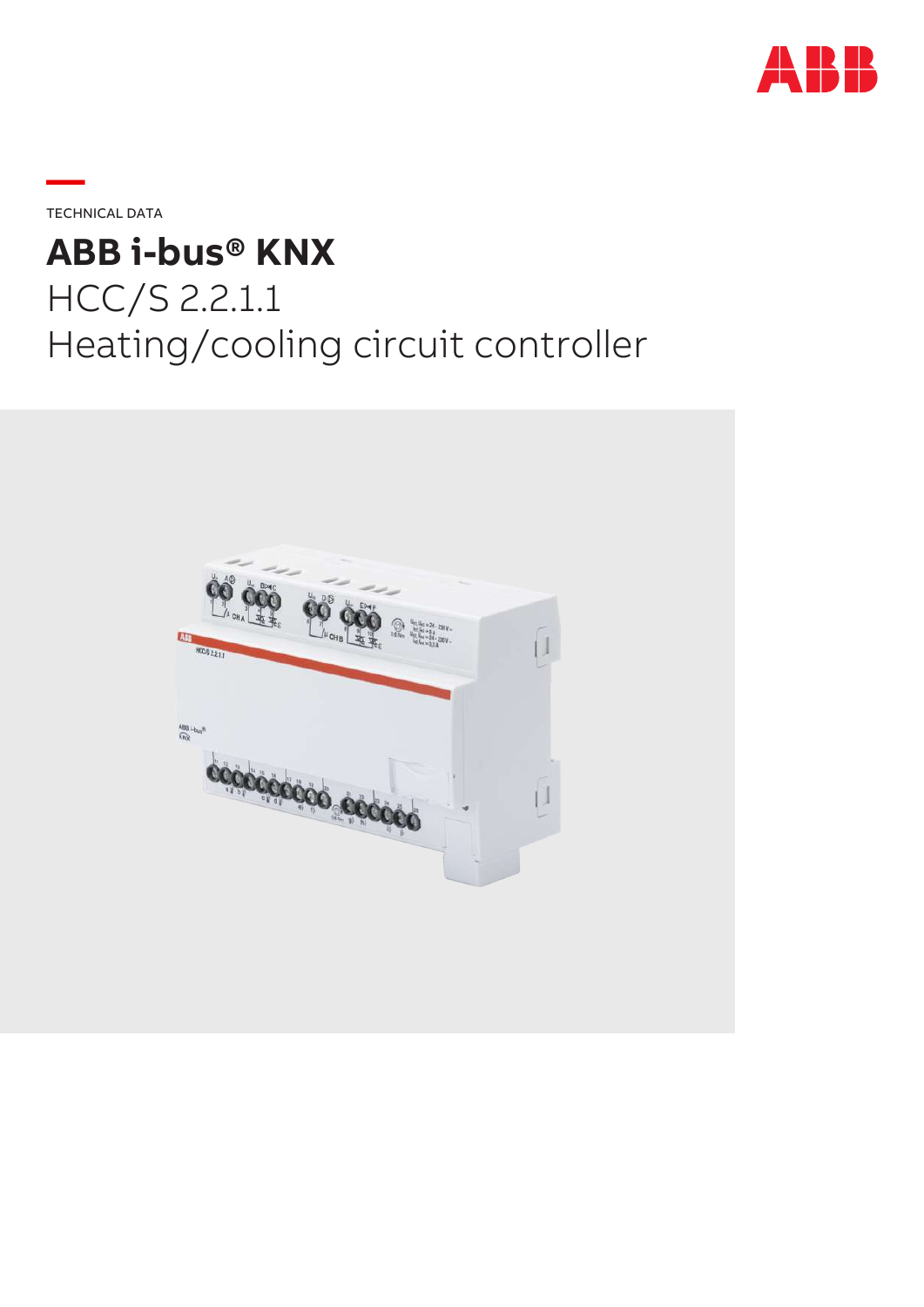# **Device description**

**—**

The device is a modular installation device (MDRC) in proM design. It is designed for installation in electrical distribution boards and small housings with a 35 mm mounting rail (to EN 60715).

The device is KNX-certified and can be used as a product in a KNX system → EU declaration of conformity.

## The device is powered via the bus

(ABB i-bus® KNX) and requires no additional auxiliary voltage supply. The connection to the bus is made via a bus connection terminal on the front of the housing. The loads are connected to the outputs using screw terminals → terminal designation on the housing.

The software application Engineering Tool Software (ETS) is used for physical address assignment and parameterization.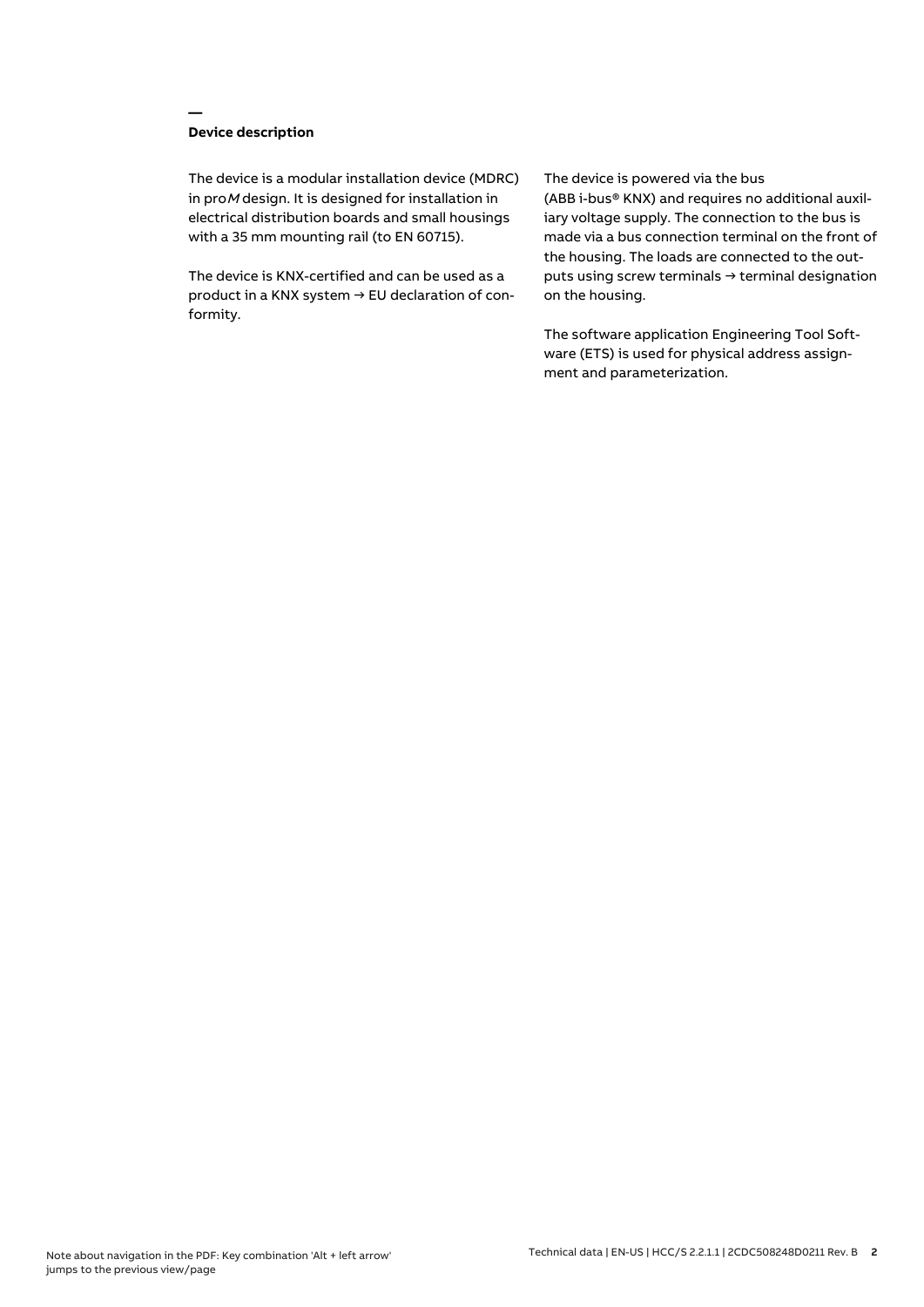# **Device functions**

**—**

The following functions for each channel are available for activating heating/cooling circuits:

- Controller channel
- Actuator channel

## **Controller channel**

The internal controller is activated in the function as a controller channel. The controller is used to process the data received at the inputs (actual values) or via the bus (ABB i-bus® KNX) (actual values and setpoints). The control values are calculated from the data received and transmitted to the outputs.

## **Actuator channel**

The internal controller is deactivated in the function as an actuator channel. The control values for activating the outputs are calculated by an external controller and received via the bus (ABB i-bus® KNX).

The two device channels are independent of each other. It is possible to control two different rooms. As an alternative, it is also possible to activate a double pump by combining both channels (channel bundling).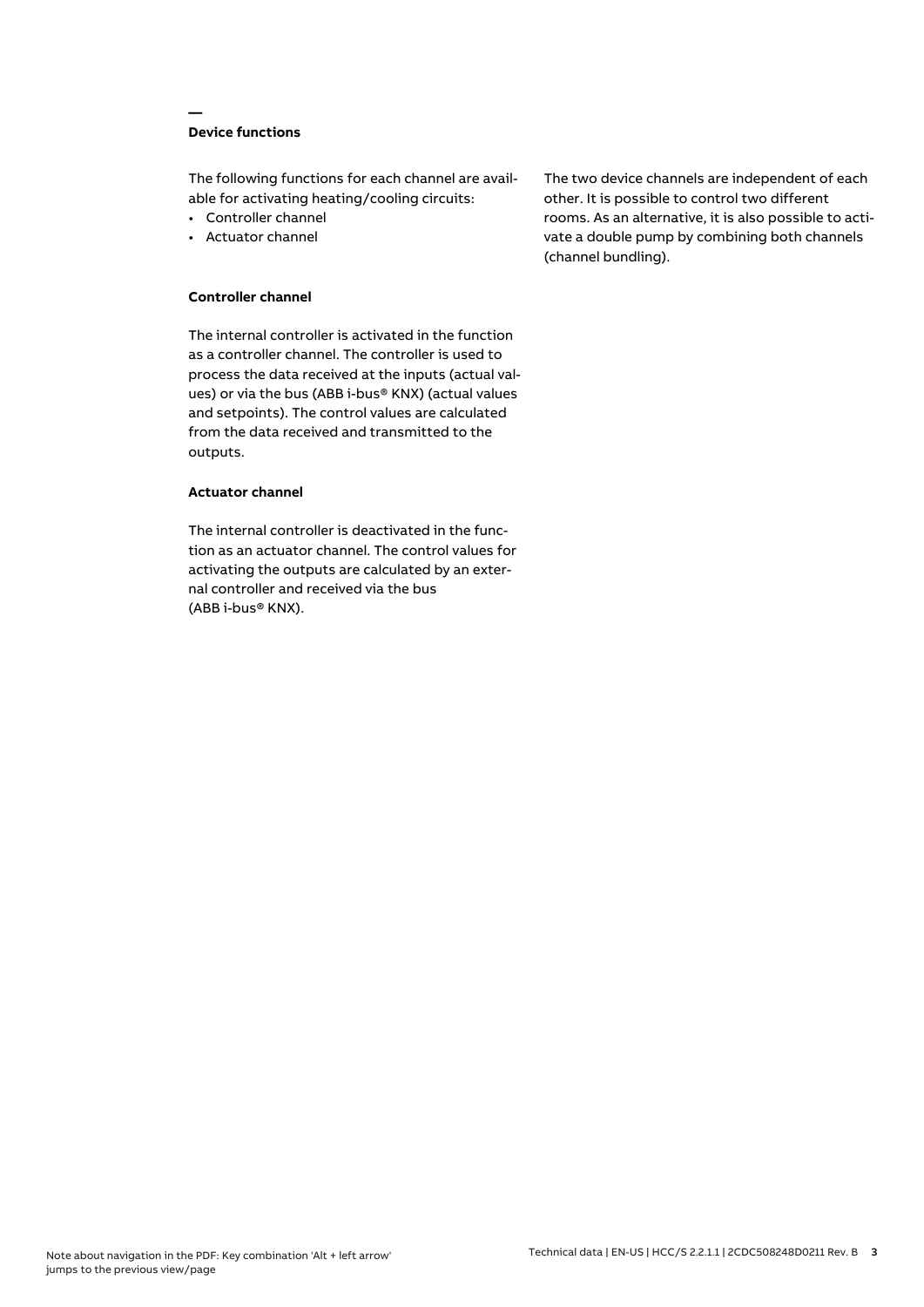# **Connections**

**—**

The devices possess the following connections:

- 10 inputs for sensors
- 2 valve outputs for activating analog and motor-driven valve drives
- 2 pump outputs
- 1 bus connection

## **Valve outputs**

The tables below provide an overview of the maximum number of devices that can be connected to the individual product variants.

|                                     | HCC/S 2.1.X.1 | HCC/S 2.2.X.1 |  |
|-------------------------------------|---------------|---------------|--|
| Analog valve drives (0  10 V)       |               |               |  |
| Motor-driven valve drives (3-point) |               |               |  |

## **Pump outputs**

|                      | HCC/S 2.1.X.1 | HCC/S 2.2.X.1 |
|----------------------|---------------|---------------|
| Pumps, 1-phase       |               |               |
| Double pump, 1-phase |               |               |

## **Physical inputs**

|                           | HCC/S 2.1.X.1 | HCC/S 2.2.X.1 |
|---------------------------|---------------|---------------|
| Binary sensors (floating) |               |               |
| Temperature sensors       |               |               |

# **—**

## **Inputs**

| <b>Function</b>                       | a            | b                         | c            | d            | е                         |              | g                         | h            |              |   |
|---------------------------------------|--------------|---------------------------|--------------|--------------|---------------------------|--------------|---------------------------|--------------|--------------|---|
| Temperature sensor                    |              |                           |              |              |                           |              |                           |              |              |   |
| PT100                                 | $\mathsf{x}$ | $\mathsf{x}$              |              |              |                           | $\mathsf{x}$ | $\boldsymbol{\mathsf{x}}$ |              |              |   |
| PT1000                                | $\mathsf{x}$ | $\mathsf{x}$              |              |              |                           | $\mathsf{x}$ | $\mathsf{x}$              |              |              |   |
| KT/KTY                                | x            | x                         |              |              |                           | x            | $\boldsymbol{\mathsf{x}}$ |              |              |   |
| KT/KTY user-defined                   | x            | $\boldsymbol{\mathsf{x}}$ |              |              |                           | x            | $\boldsymbol{\mathsf{x}}$ |              |              |   |
| NTC10k                                | x            | x                         |              |              |                           | x            | $\boldsymbol{\mathsf{x}}$ |              |              |   |
| NTC20k                                | $\mathsf{x}$ | $\boldsymbol{\mathsf{x}}$ |              |              |                           | x            | $\mathsf{x}$              |              |              |   |
| NI-1000                               | x            | $\boldsymbol{\mathsf{x}}$ |              |              |                           | x            | $\boldsymbol{\mathsf{x}}$ |              |              |   |
| Binary sensor (floating)              |              |                           | $\mathsf{x}$ | $\mathsf{x}$ | $\boldsymbol{\mathsf{x}}$ |              |                           | $\mathsf{x}$ | $\mathsf{x}$ | X |
| Pump status (floating contact)        |              |                           | X            |              |                           |              |                           | x            |              |   |
| Pump fault (floating contact)         |              |                           |              | x            |                           |              |                           |              | $\mathsf{x}$ |   |
| Pump repair switch (floating contact) |              |                           |              |              | x                         |              |                           |              |              | X |

# **—**

# **Outputs**

#### **—**

## **Valve outputs**

## **HCC/S 2.2.X.1**

| <b>Function</b>                          |      |       |  |
|------------------------------------------|------|-------|--|
| Motor-driven valve drive (3-point)       | open | close |  |
| Fault detection (overload/short circuit) |      |       |  |
| Automatic closing if pump shut down      |      |       |  |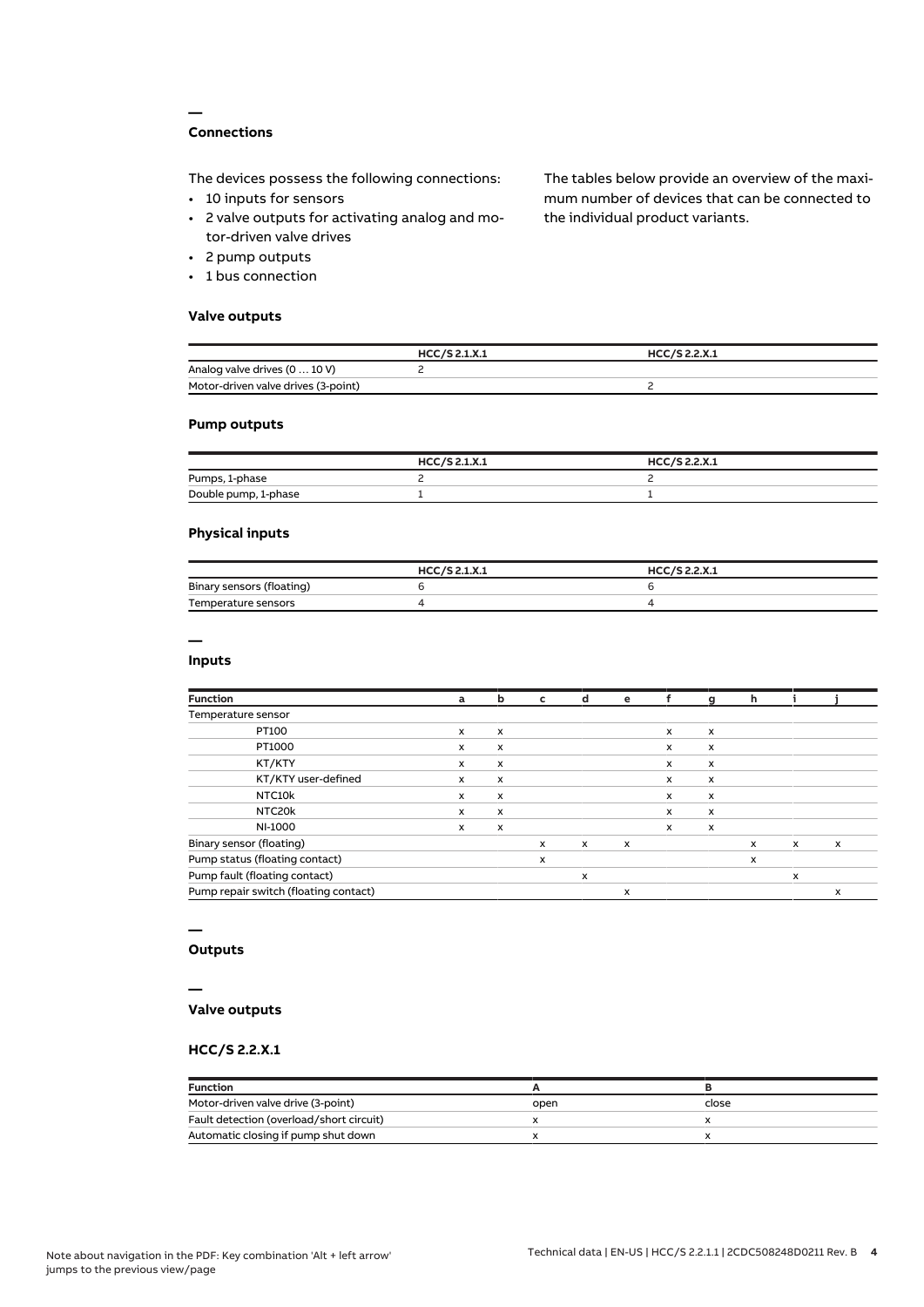# **Pump outputs**

| <b>Function</b> |                               | А                         | в |  |
|-----------------|-------------------------------|---------------------------|---|--|
| Individual pump |                               |                           |   |  |
|                 | Automatic operation           | x                         | x |  |
|                 | Direct operation              | x                         | x |  |
|                 | Automatic switch off on fault | $\boldsymbol{\mathsf{x}}$ | x |  |
| Double pump     |                               |                           |   |  |
|                 | Automatic operation           | x                         |   |  |
|                 | Direct operation              | x                         |   |  |
|                 | Automatic switch off on fault | $\boldsymbol{\mathsf{x}}$ |   |  |
|                 | Automatic weekly change       | x                         |   |  |
|                 | Automatic change on fault     | x                         |   |  |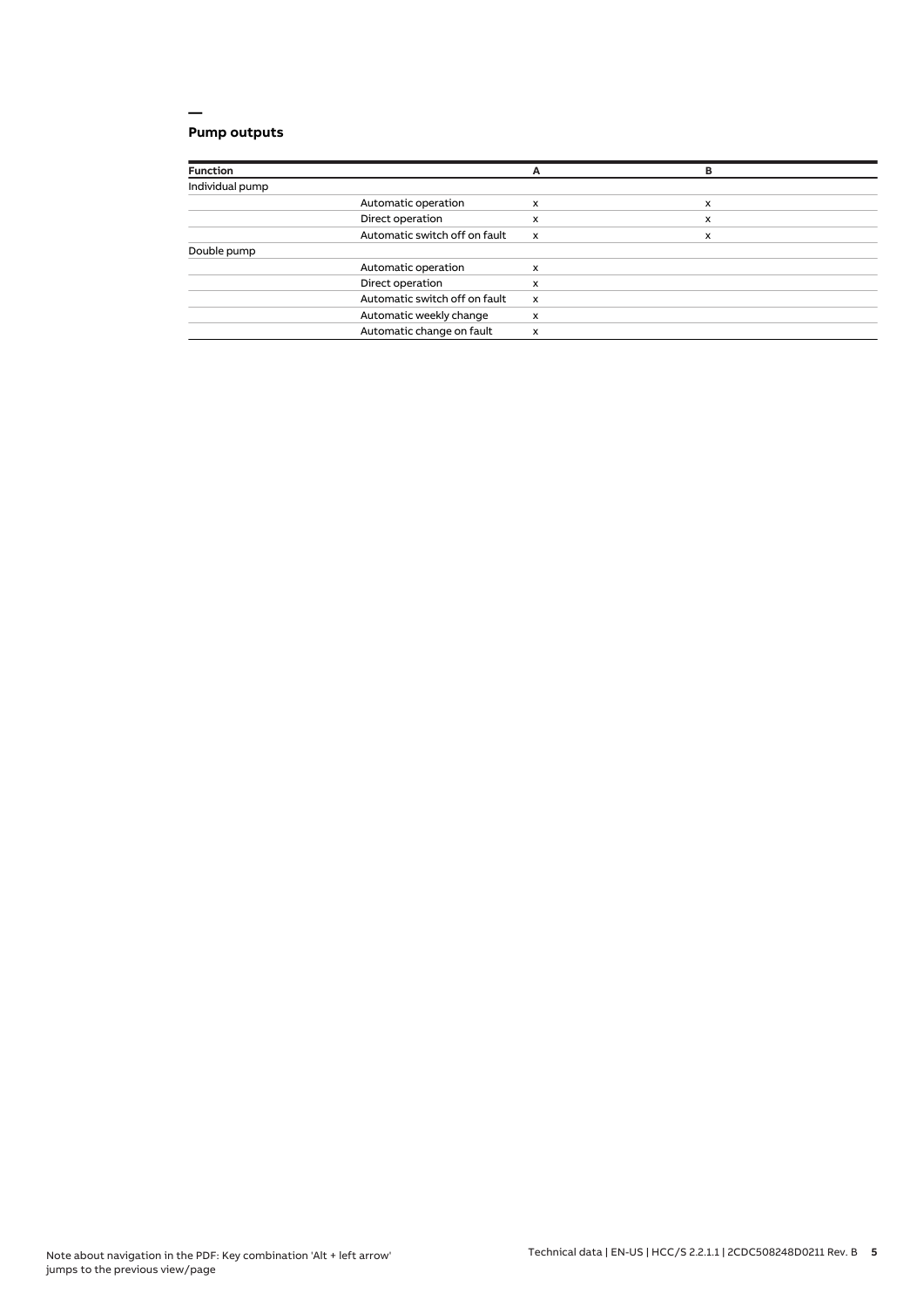**Dimension drawing**

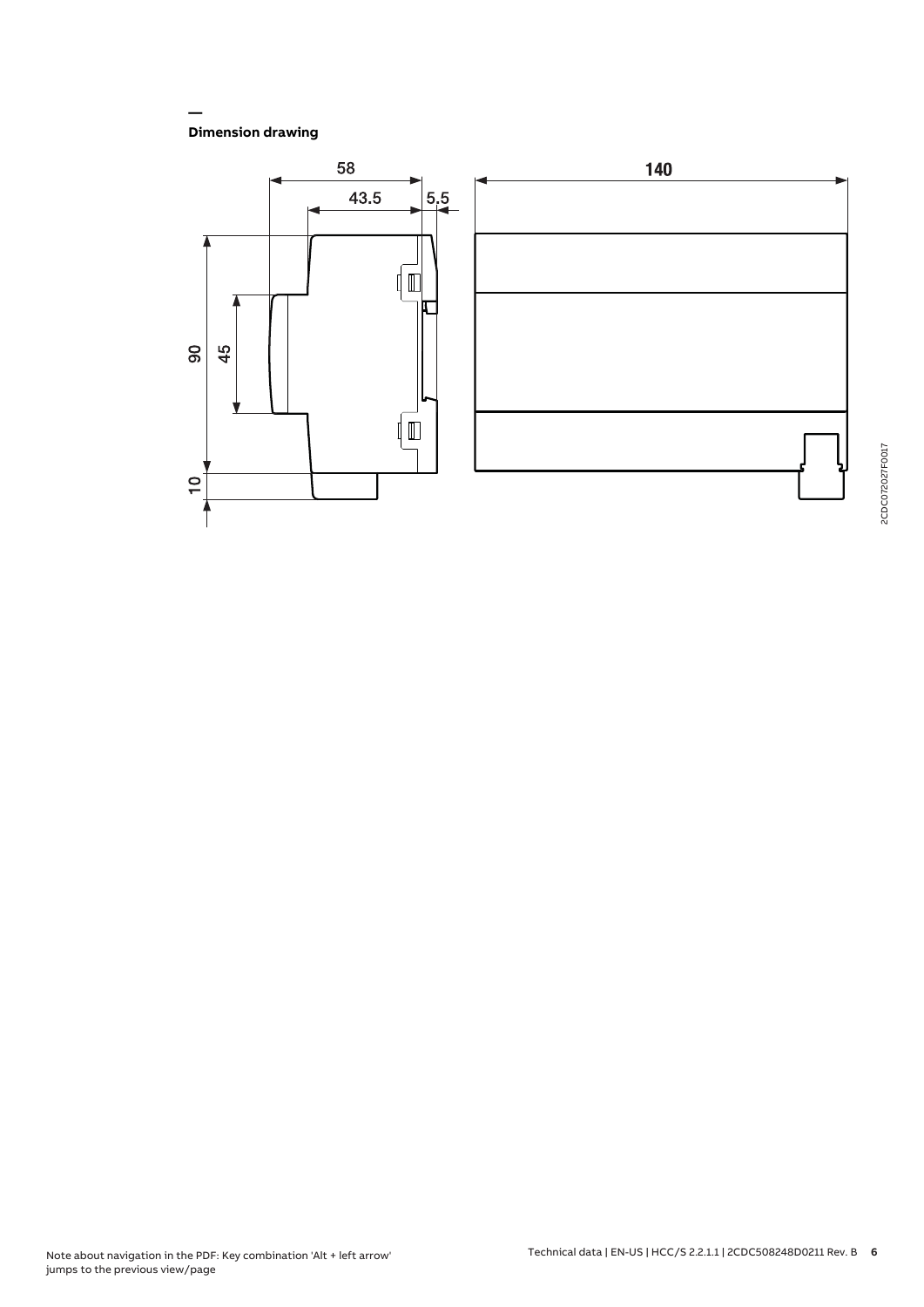**Connection diagram**

**—**



#### **— Legend**

- 
- Label carriers
- Programming LED
- Programming button
- Bus connection terminal
- Cover cap Pump output channel A
- Temperature input channel A
- Binary input channel A
- Valve output channel A
- Pump output channel B
- Temperature input channel B
- Binary input channel B
- Valve output channel B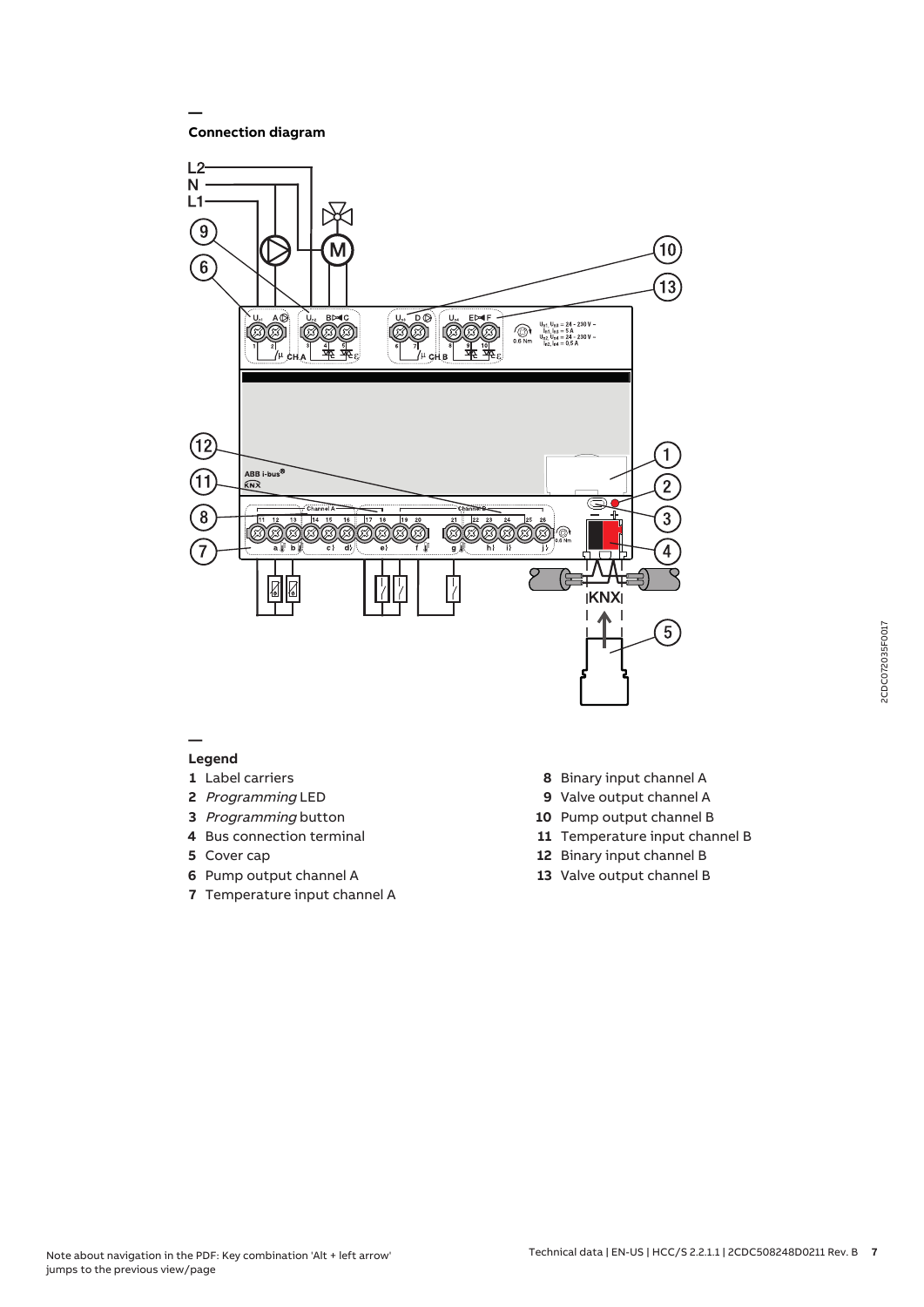# **Operating and display elements**

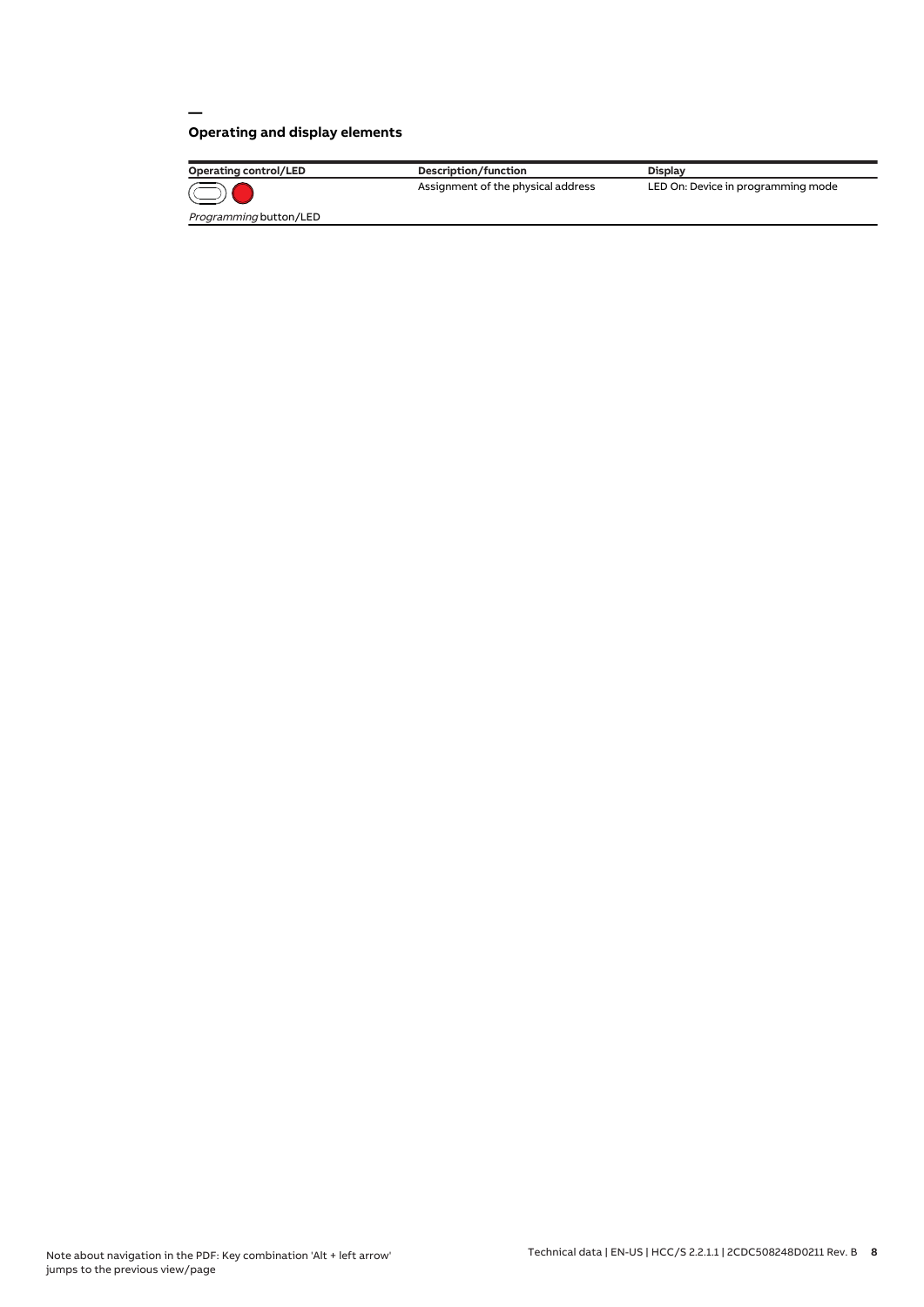#### **— General technical data**

| Device                               | Dimensions                                                              | $90 \times 140 \times 63.5$ mm (H x W x D)                                        |
|--------------------------------------|-------------------------------------------------------------------------|-----------------------------------------------------------------------------------|
|                                      | Mounting width in space units                                           | 8 modules, 17.5 mm each                                                           |
|                                      | Weight                                                                  | 0.24 kg                                                                           |
|                                      | Mounting position                                                       | Any                                                                               |
|                                      | Mounting variant                                                        | 35 mm mounting rail                                                               |
|                                      | Design                                                                  | ProM                                                                              |
|                                      | Degree of protection                                                    | <b>IP 20</b>                                                                      |
|                                      | <b>Protection class</b>                                                 | Ш                                                                                 |
|                                      | Overvoltage category                                                    | III                                                                               |
|                                      | Pollution degree                                                        | $\overline{c}$                                                                    |
| <b>Materials</b>                     | Housing                                                                 | Polycarbonate, Makrolon FR6002, halogen free                                      |
| <b>Material note</b>                 | Fire classification                                                     | Flammability V-0                                                                  |
| <b>Electronics</b>                   | Rated voltage, bus                                                      | 30 V DC                                                                           |
|                                      | Voltage range, bus                                                      | 21  32 V DC                                                                       |
|                                      | Current consumption, bus                                                | $< 12 \text{ mA}$                                                                 |
|                                      | Power loss, device                                                      | $\leq 3 W$                                                                        |
|                                      | Power loss, bus                                                         | $\leq$ 0.25 W                                                                     |
|                                      | Power loss, relay output 5 A                                            | $\leq 0.6 W$                                                                      |
|                                      | KNX safety extra low voltage                                            | <b>SELV</b>                                                                       |
| <b>Connections</b>                   | Connection type, KNX bus                                                | Plug-in terminal                                                                  |
|                                      | Cable diameter, KNX bus                                                 | 0.6  0.8 mm, solid                                                                |
|                                      | Connection type, inputs/outputs                                         | Screw terminal with universal head (PZ 1)                                         |
|                                      | Pitch                                                                   | 6.35 mm                                                                           |
|                                      | Tightening torque, screw terminals                                      | $0.50.6$ Nm                                                                       |
|                                      | Conductor cross-section, flexible                                       | $1 \times (0.2 \ldots 2.5 \text{ mm}^2) / 2 \times (0.2 \ldots 2.5 \text{ mm}^2)$ |
|                                      | Conductor cross section, rigid                                          | $1 \times (0.2 \ldots 4 \text{ mm}^2) / 2 \times (0.2 \ldots 4 \text{ mm}^2)$     |
|                                      | Conductor cross section with wire end ferrule without<br>plastic sleeve | $1 \times (0.252.5 \text{ mm}^2)$                                                 |
|                                      | Conductor cross section with wire end ferrule with<br>plastic sleeve    | $1 \times (0.254 \text{ mm}^2)$                                                   |
|                                      | Conductor cross section with TWIN wire end ferrule                      | $1 \times (0.52.5)$ mm <sup>2</sup> )                                             |
|                                      | Length, wire end ferrule contact pin                                    | $\geq 10$ mm                                                                      |
| <b>Certificates and declarations</b> | Declaration of conformity CE                                            | → 2CDK508232D2701                                                                 |
| <b>Ambient conditions</b>            | Operation                                                               | $-5+45$ °C                                                                        |
|                                      | Transport                                                               | $-25+70 °C$                                                                       |
|                                      | Storage                                                                 | $-25+55$ °C                                                                       |
|                                      | Humidity                                                                | $\leq$ 95 %                                                                       |
|                                      | Condensation allowed                                                    | No                                                                                |
|                                      | Atmospheric pressure                                                    | $\geq$ 80 kPa (corresponds to air pressure at 2,000 m above sea<br>level)         |

#### **—**

# **Inputs - contact scanning**

| <b>Rated values</b>     | Number of inputs                         |                |
|-------------------------|------------------------------------------|----------------|
| <b>Contact scanning</b> | Scanning current                         | $\leq 1$ mA    |
|                         | Scanning voltage                         | $\leq$ 12 V DC |
| Cable length            | Between sensor and device input, one-way | $\leq 100$ m   |

**—**

## **Inputs - temperature sensor**

| <b>Rated values</b> | Number of inputs                         |                        |
|---------------------|------------------------------------------|------------------------|
| Resistance          | Selection                                | User-defined           |
|                     | PT 1.000                                 | 2-conductor technology |
|                     | PT100                                    | 2-conductor technology |
|                     | KT                                       | 1k                     |
|                     | <b>KTY</b>                               | 2k                     |
|                     | <b>NI</b>                                | 1k                     |
|                     | NTC                                      | 10k, 20k               |
| Cable length        | Between sensor and device input, one-way | $\leq 100$ m           |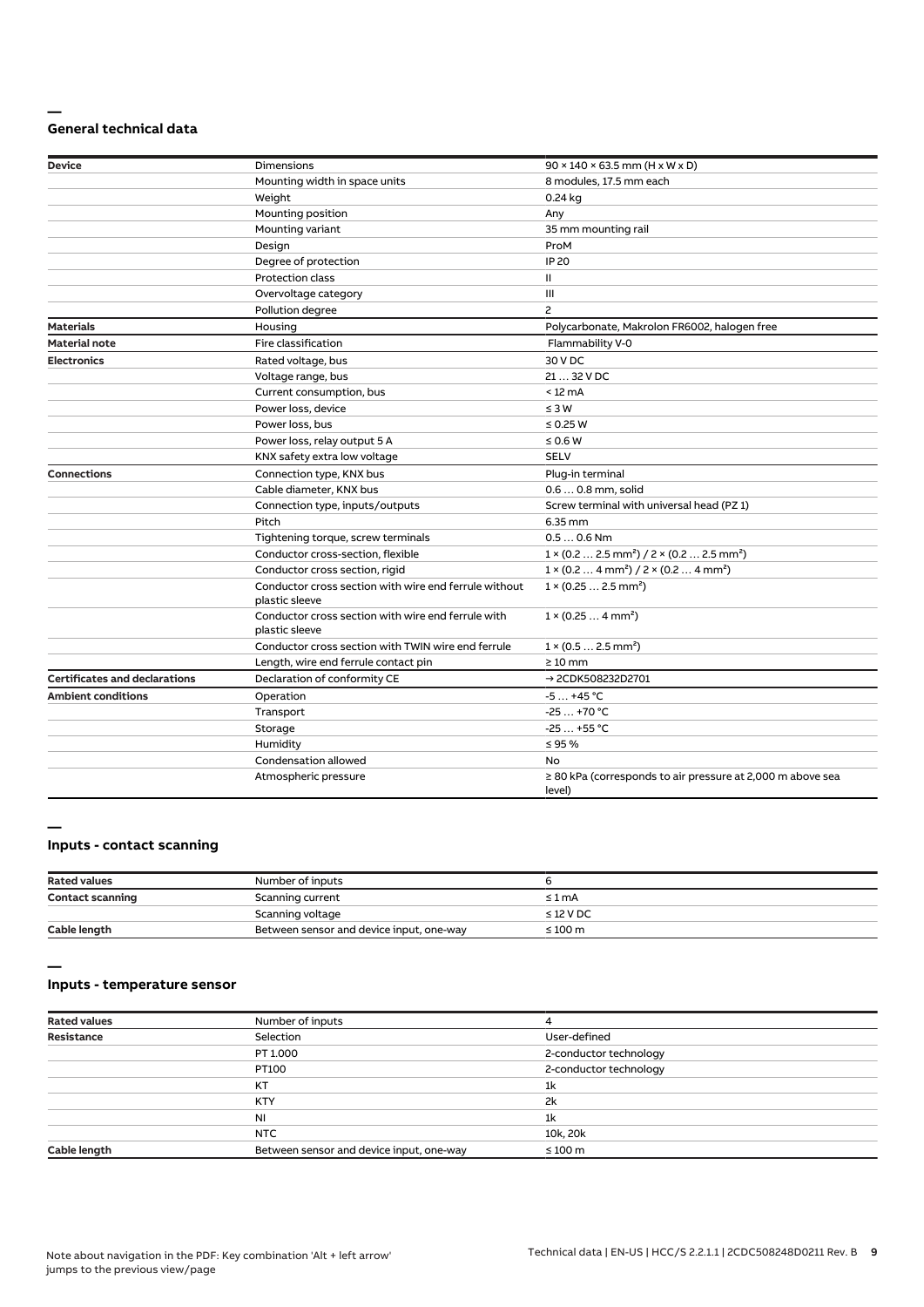#### **— Valve outputs – motor-driven**

| <b>Rated values</b> | Number of outputs                                |                                      |  |
|---------------------|--------------------------------------------------|--------------------------------------|--|
|                     |                                                  |                                      |  |
|                     | Non-floating                                     | Yes                                  |  |
|                     | Rated voltage U <sub>n</sub>                     | 230 V AC                             |  |
|                     | Voltage range                                    | 24  230 V AC                         |  |
|                     | Rated frequency                                  | 50/60 Hz                             |  |
|                     | Rated current I <sub>n</sub>                     | 0.5A                                 |  |
|                     | Continuous current at T. Up to 20 °C             | 0.25 A resistive load per channel    |  |
|                     | Continuous current at T <sub>u</sub> Up to 45 °C | 0.15 A resistive load per channel    |  |
|                     | Inrush current at T <sub>u</sub> Up to 45 °C     | $\leq$ 1.6 A (for 10 s)              |  |
|                     |                                                  | $T_{\text{u}}$ = Ambient temperature |  |
|                     | Minimum load (per output)                        | 1.2 VA                               |  |
|                     |                                                  |                                      |  |

#### **—**

#### **Pump outputs – relays 5 A**

| Number of outputs                                          | 2                                |
|------------------------------------------------------------|----------------------------------|
| Rated voltage U <sub>n</sub>                               | 250 V AC                         |
| Rated current I <sub>n</sub> (per output)                  | 5A                               |
| Rated frequency                                            | 50/60 Hz                         |
| Back-up protection                                         | $\leq 6A$                        |
| Relay type                                                 | Bi-stable                        |
| AC-1 operation (cos $\varphi$ = 0.8)                       | $\leq$ 5 A                       |
| AC-3 operation (cos $\varphi$ = 0.45)                      | $\leq$ 5 A                       |
| Switching current at 5 V AC                                | $\geq$ 0.02 A                    |
| Switching current at 12 V AC                               | $\geq 0.01$ A                    |
| Switching current at 24 V AC                               | $\geq 0.07$ A                    |
| Mechanical service life                                    | $\geq 10^7$ switching operations |
| AC-1 operation (cos $\varphi$ = 0.8)                       | $\geq 10^6$ switching operations |
| AC-3 operation (cos $\varphi$ = 0.45)                      | $\geq 10^6$ switching operations |
| Switching operations per minute when one relay<br>switches | $\leq 500$                       |
|                                                            |                                  |

#### **—**

#### **Device type**

| Device type | Heating/cooling circuit controller | HCC/S 2.2.1.1                                        |
|-------------|------------------------------------|------------------------------------------------------|
|             | Application                        | Heating/Cooling Circuit Controller, 3-point, 2f/     |
|             |                                    | $\ldots$ = current version number of the application |
|             | Maximum number of group objects    | 106                                                  |
|             | Maximum number of group addresses  | 255                                                  |
|             | Maximum number of assignments      | 255                                                  |

# **Note**

Observe software information on the website → www.abb.com/knx.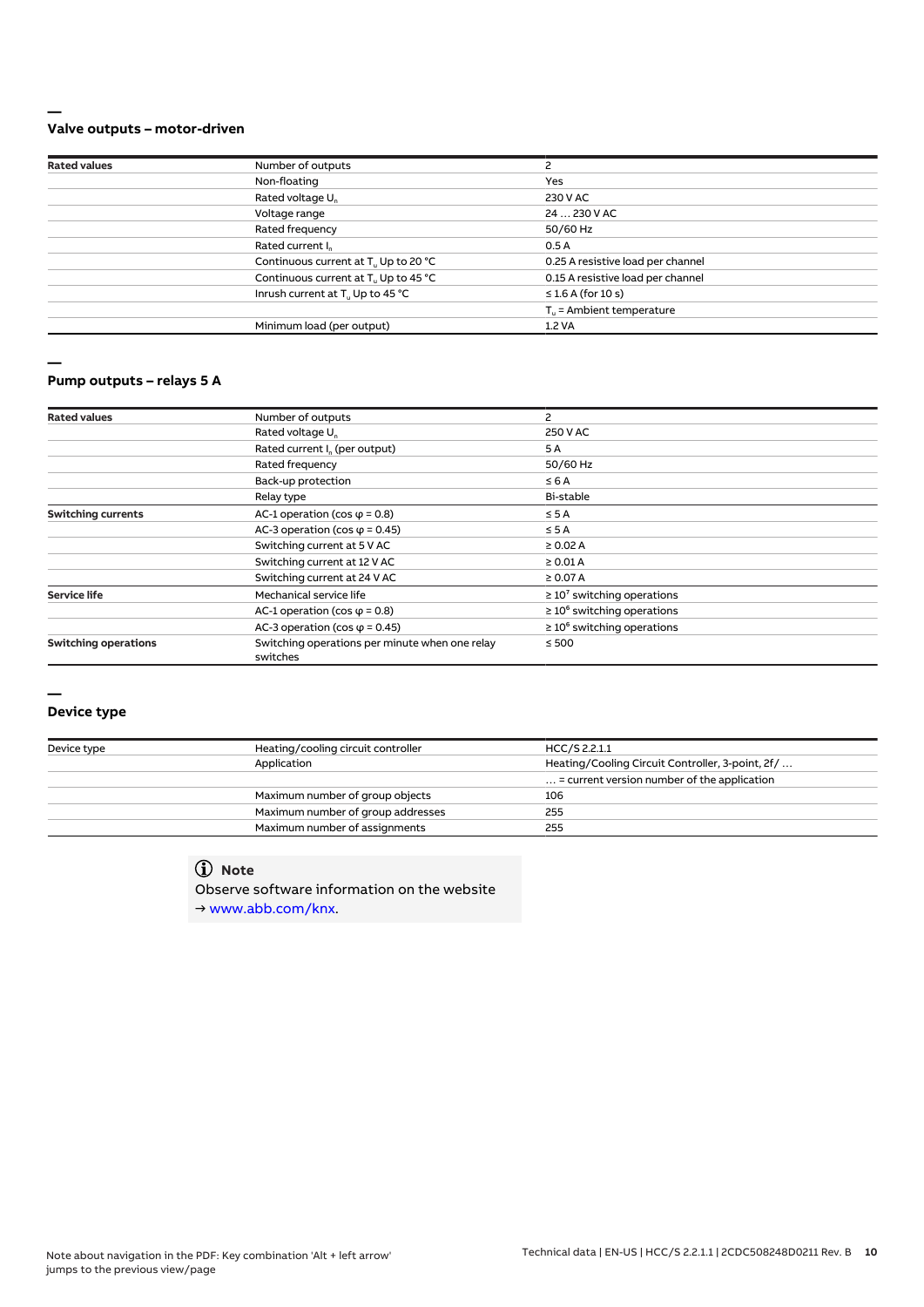# **Ordering details**

| Description                           | <b>MW</b> | <b>Type</b>   | Order no.       | Packaging<br>[pcs.] | Weight (incl.<br>packaging)<br>[kg] |
|---------------------------------------|-----------|---------------|-----------------|---------------------|-------------------------------------|
| Heating/cooling circuit<br>controller |           | HCC/S 2.2.1.1 | 2CDG110220R0011 |                     | 0.29                                |